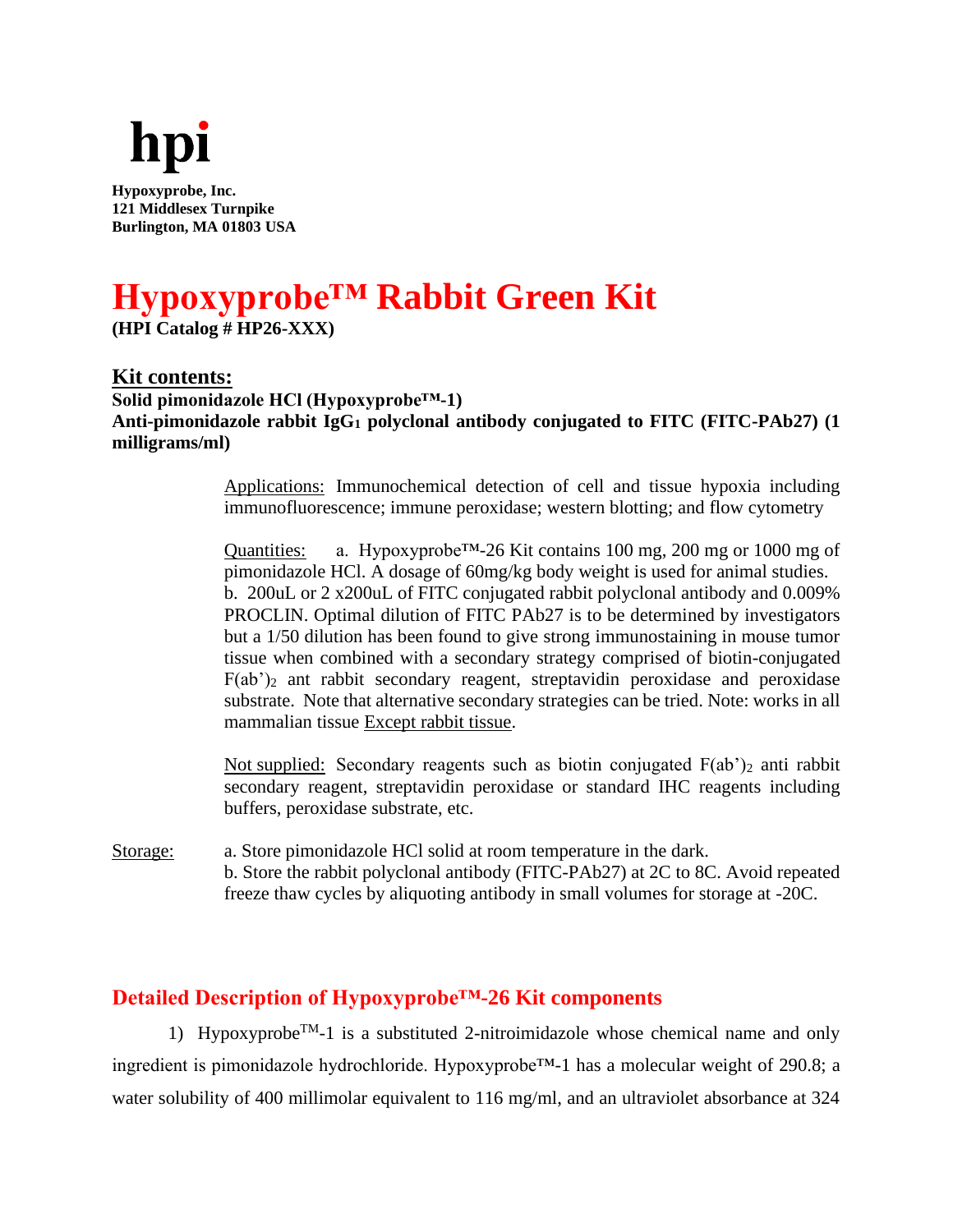nm with an extinction coefficient of 7020 in 0.9% saline. The free base, pimonidazole, has a molecular weight of 254.3, a pKa of 8.7 and an octanol water partition coefficient of 8.5. See [www.hypoxyprobe.com/Knowledge-](http://www.hypoxyprobe.com/Knowledge)Center for mechanism of action, frequently asked questions (FAQ) and applications of Hypoxyprobe™-1 Kits.

Hypoxyprobe<sup>™-1</sup> is chemically stable in both solid form and aqueous solution. For example, solid Hypoxyprobe™-1 has been stored for two years at room temperature in subdued light without detectable degradation as assessed by UV and HPLC analyses. Hypoxyprobe™-1 solutions in 0.9% saline have been stored at a concentration of 100 gms/liter at 4C for 4.5 years without detectable degradation (UV and HPLC analyses).

Pimonidazole is reductively activated in hypoxic cells. The activated intermediate forms stable covalent adducts with thiol (sulphydryl) groups in proteins, peptides and amino acids. The antibody reagent MAb1 binds to these adducts allowing their detection by immunochemical means. See [www.hypoxyprobe.com/Knowledge-](http://www.hypoxyprobe.com/Knowledge)Center for mechanism of action, frequently asked questions (FAQ) and applications for Hypoxyprobe™-1 kits.

2) FITC PAb27 is a rabbit IgG1 polyclonal antibody (PAb27) conjugated to the dye Fluorescein Isothiocyanate that is supplied as a filter sterilized, exhausted supernatant containing 1 milligram/ml of FITC-PAb27 and 0.009% PROCLIN for added stability. Tissues of interest can be studied by immunohistochemistry on frozen fixed sections or formalin fixed paraffin embedded sections; by flow cytometry following tissue disaggregation; or, Western blotting. Typically, 100 microliters of a 1:50 dilution of FITC PAb27 is added to tissue sections. A suitable secondary strategy is then applied to reveal pimonidazole adducts. Two examples of suitable protocols are provided below.

Note: FITC-PAb27 can bind to protein, peptide and amino acid adducts of pimonidazole in hypoxic cells but tissue processing for immunohistochemical assay washes out small molecule peptide and amino acid adducts so that immunohistochemical detection of hypoxia relies on protein adducts of pimonidazole in hypoxic tissue.

## **Assay Instructions**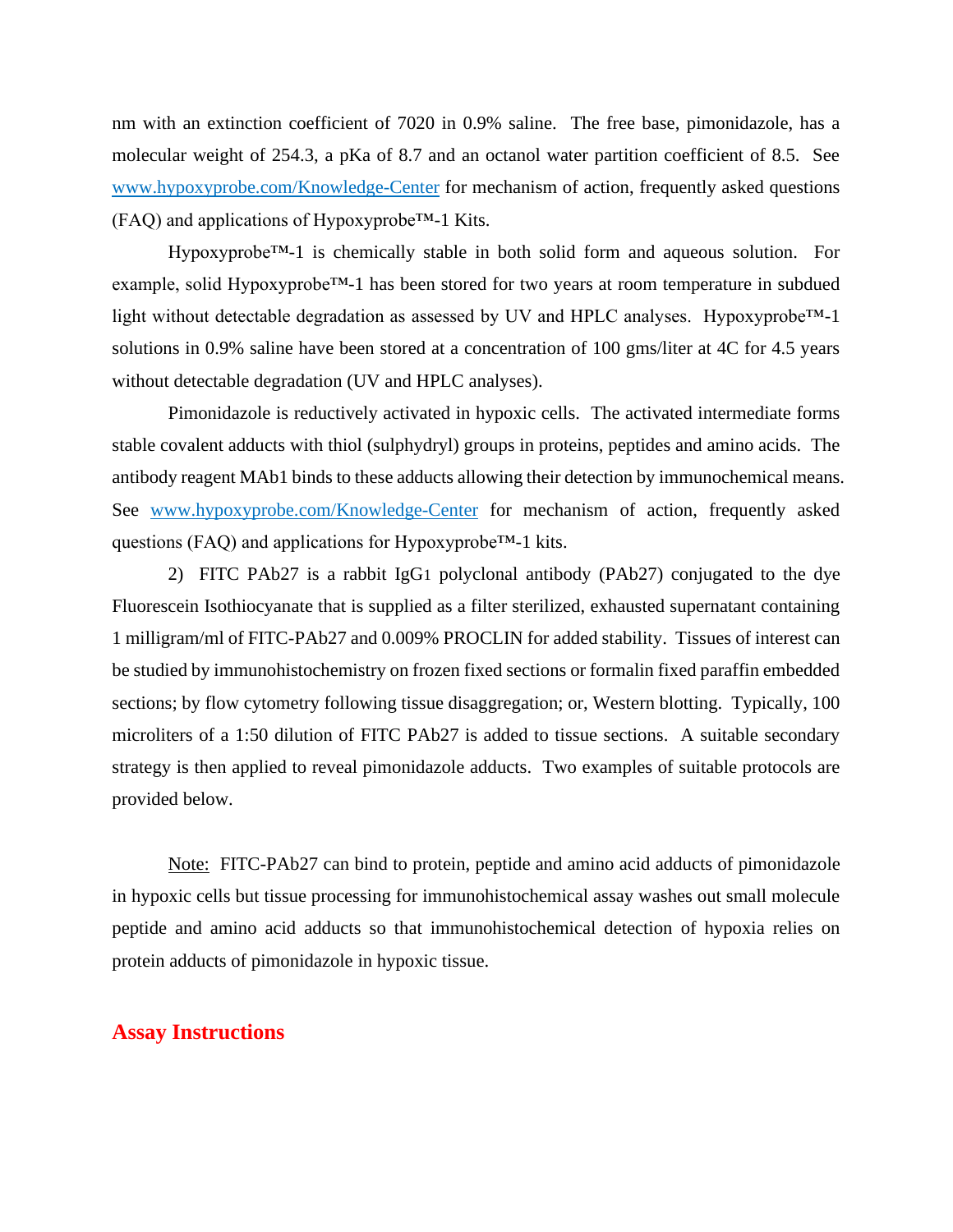1. Investigations of normal or tumor tissue hypoxia begin with the intravenous infusion, intraperitoneal injection or oral ingestion of a pimonidazole hydrochloride solution at a recommended dosage of 60 mg/kg body weight. For a 25 gram mouse this amounts to about 1.5 mg/mouse. (Dosages up to 400 mg/kg have been used in mice without detectable toxicity or change in tissue hypoxia but 60 mg/kg gives good immunostaining at minimum cost.) The solubility of pimonidazole hydrochloride in aqueous saline is 116 mg/ml so that very small volumes can be used to administer pimonidazole hydrochloride.

**Following injection or ingestion, pimonidazole distributes to all tissues including brain but it forms adducts with thiol containing proteins only in those cells that have a oxygen concentration less than 14 micromolar -- equivalent to a partial pressure PpO2 = 10 mm Hg at 37C. In addition to tumors, normal tissues such as liver, kidney and skin possess cells at, or below, a PpO2 of 10 mmHg. These normal tissues can bind pimonidazole.**

The plasma half-life of pimonidazole in mice is approximately 25 minutes (see the FAQ link at [www.hypoxprobe.com](http://www.hypoxprobe.com/) for references). For comparison, plasma half-life of pimonidazole for rats is 45 minutes, dogs 90 minutes and humans 300 minutes. Mouse tissues of interest are typically harvested 60 to 90 minutes after pimonidazole hydrochloride administration. Some of the pimonidazole residing in tissues at the time of harvest will be bound when dissected tissues go anoxic. However, the amount of this residual pimonidazole is very small compared to the amount of pimonidazole that tissues are exposed to during a 60 to 90 minute experiment so that any nonspecific binding due to residual pimonidazole is undetectable.

In addition to animal studies, Hypoxyprobe™ kits can be used for cells in tissue culture (see Applications link at [www.hypoxprobe.com\)](http://www.hypoxprobe.com/). Typically, cell suspensions are incubated under hypoxia for 1 to 2 hours in the presence of 100 to 200 micromolar pimonidazole hydrochloride. The cells are harvested by cytospin, fixed and immunostained with FITC PAb27 and a chromogenic or fluorescent secondary reagent.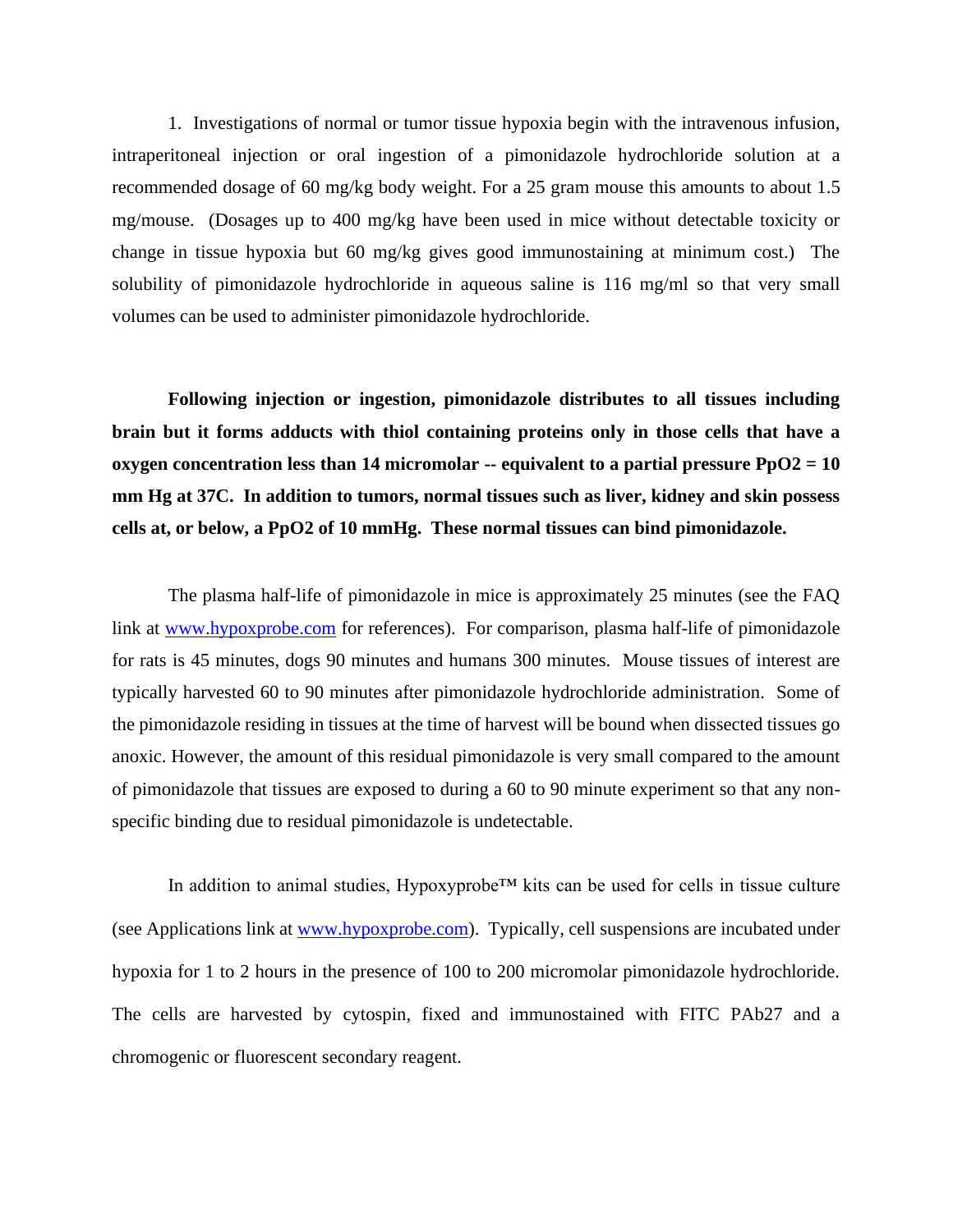### **Suggested procedure for immunostaining pimonidazole adducts in formalin-fixed, paraffinembedded tissues using a F(ab')<sup>2</sup> secondary strategy.**

Raleigh, Chou et al., Int. J. Radiat. Oncol. Biol. Phys. 42: 727-730, 1998

#### *Hypoxyprobe™ technology is robust and investigator-initiated modifications are encouraged.*

| <b>Step</b>              | <b>Procedure</b>                 | Time,          | Temp.             | <b>Reagents</b>                                    | <b>Notes</b>   |
|--------------------------|----------------------------------|----------------|-------------------|----------------------------------------------------|----------------|
|                          |                                  | min.           |                   |                                                    |                |
| 1                        | Warm paraffin tissue section     | 20             | 40 <sub>o</sub> C | None                                               |                |
| $\overline{c}$           | Dewax, Dip and Blot x 10         | $\overline{2}$ | <b>RT</b>         | Clear-Rite 3                                       | 1              |
| 3                        | Rehydrate, Dip and Blot x 10     | $\overline{2}$ | RT                | 100% Ethanol                                       |                |
| $\overline{\mathcal{L}}$ | $\mathbf{H}$                     | $\overline{2}$ | RT                | 95% Aqueous ethanol                                |                |
| 5                        | $\mathbf{u}$                     | $\overline{c}$ | RT                | 80% Aqueous ethanol                                |                |
| 6                        | $^{\prime\prime}$                | $\overline{c}$ | <b>RT</b>         | 0.2% Brij 35 in distilled water                    | $\overline{c}$ |
| $\overline{7}$           | $^{\prime\prime}$                | $\overline{2}$ | RT                | PBS+ 0.2% Brij 35                                  | 3              |
| $\,8\,$                  | Quench tissue peroxidase         | 5              | <b>RT</b>         | 3% H2O2 in distilled water                         | $\overline{4}$ |
| 9                        | Antigen retrieval                | 20             | 90 <sub>o</sub>   | Target retrieval agent                             | 5,6            |
| 10                       | Cool to RT                       | 20             | RT                | None                                               |                |
| 11                       | Wash                             | $\overline{c}$ | RT                | $PBS + 0.2\%$ Brij 35                              | $\tau$         |
| 12                       | Block non-specific binding       | 5              | RT                | Protein blocking agent                             | 8,9            |
| 13                       | 1º FITC PAb27, slides horizontal | 60             | <b>RT</b>         | Hyproxyprobe-1 FITC<br>PAb <sub>27</sub><br>(1/50) | 10             |
| 14                       | Wash                             | $\overline{2}$ | 0 <sub>o</sub>    | $PBS + 0.2%$ Brij 35                               | 7              |
| 15                       | 2º Reagent                       | 10             | RT                | Biotin-conjugated F(ab')2 (1/500)                  | 11             |
| 16                       | Wash                             | $\overline{c}$ | 0 <sub>o</sub>    | $PBS + 0.2%$ Brij 35                               | $\overline{7}$ |
| 17                       | <sup>3</sup> º Reagent           | 10             | <b>RT</b>         | Streptavidin peroxidase                            | 12             |
| 18                       | Wash                             | $\overline{2}$ | 0 <sub>o</sub>    | $PBS + 0.2%$ Brij 35                               | 7              |
| 19                       | Peroxidase substrate             | 10             | RT                | <b>DAB</b>                                         | 13             |
| 20                       | Wash                             | $\overline{c}$ | <b>RT</b>         | Distilled water                                    |                |
| 21                       | Counterstaining                  | 0.5            | RT                | Hematoxylin                                        | 14             |
| 22                       | Wash                             | $\overline{2}$ | RT                | Running tap water                                  |                |
| 23                       | Cover tissue sections            | 45             | $45^{\circ}$ C    | Aqueous CC/Mount                                   | 15             |

#### **Technical Notes**

1. Clear-Rite 3 -- a less toxic alternative to xylene -- is available from VWR (Cat# 84000-052). For dewaxing (step 2) and tissue rehydration (steps 3-7), ProbeOn Plus slides (Fisher Scientific; Cat# 15-188-52) are held vertically in a MicroProbe Staining Station (Fisher Scientific) in pairs with tissue sections facing each other. The paired slides are dipped in solvent allowing capillary action to carry solvents over the tissue sections. Solvent is removed by blotting the lower end of the slide pair on adsorbent filter paper. The dip and blot procedure is repeated a total of 10 times for each of steps 2-7.

#### *Note: These steps were designed for the MicroProbe Staining Station but other routine IHC procedures can be used.*

2. Brij 35 is enzyme grade polyoxyethylene(23)lauryl ether available from Fisher Scientific (cat# BP345-500). Alternatives to Brij35 can be used including Tris buffered saline (TBS) available from Chemicon International, Temecula, CA (Cat# 20845) containing a final concentration of 0.1% Tween 20®.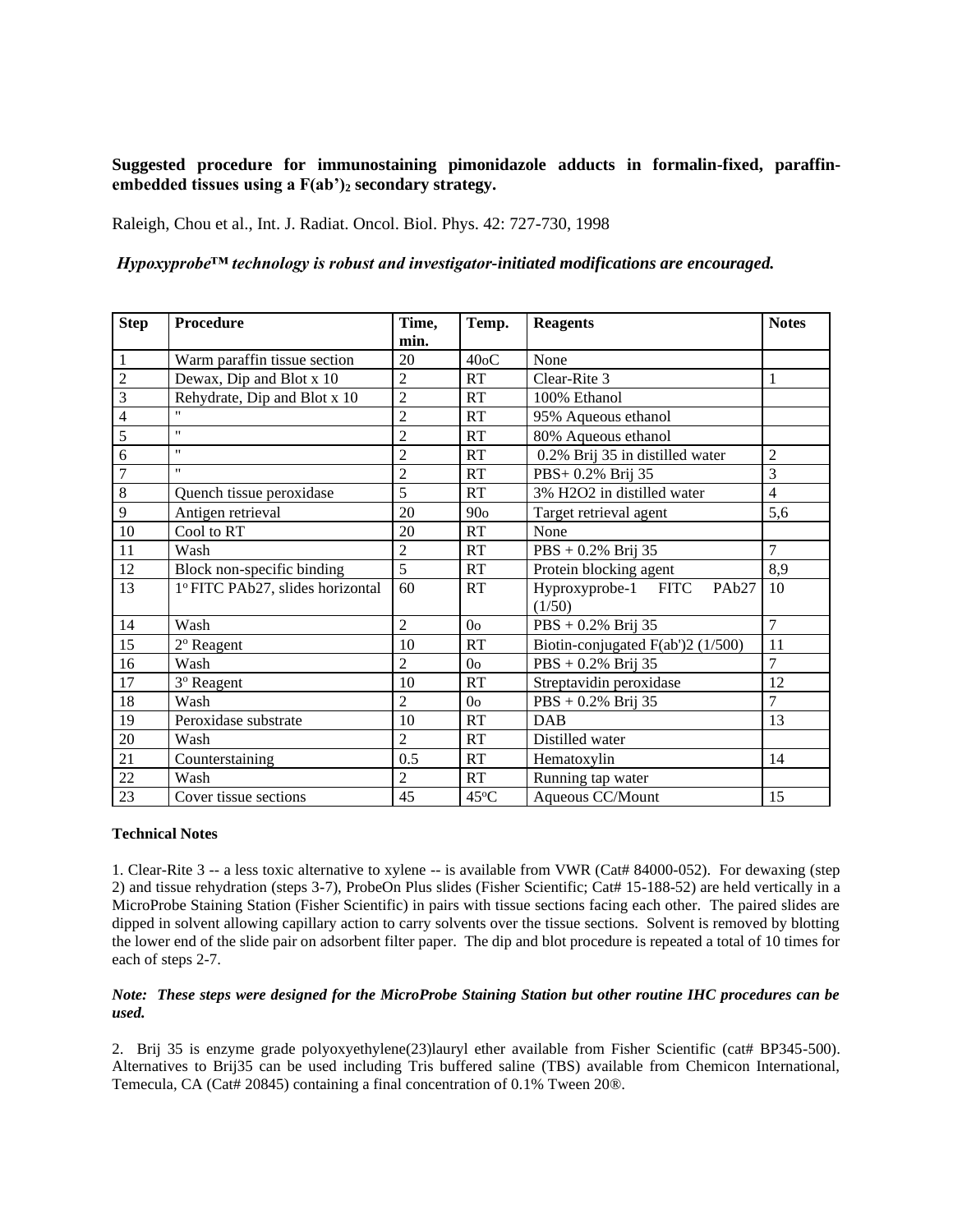3. PBS = 10 mM phosphate buffered saline that can be prepared from tablets available from Sigma (Cat# P-4417).

4. 3% H2O2 is diluted Analytical Reagent grade 31.3% H2O2 available from Malinckrodt Baker (Paris, KT)(Cat# 5240).

Commercially available peroxidase inhibitors may also be used.

5. Antigen retrieval agents include AbD Serotec Cat# BUF025B; Chemicon International Cat# 21545 or DAKO Cat# S2369. For antigen retrieval, slides are submerged in retrieval reagent in a slide holder and heated for 20 minutes at 90<sup>o</sup>C. . Pimonidazole protein adducts are very robust so that the antigen retrieval reagent can be chosen on the basis of requirements for other factors of interest in tissue sections.

6. Slides held vertically in slide incubator.

7. Slides washed with magnetically stirred PBS + 0.2% Brij 35 in a rectangular staining jar.

8. For example, serum free protein blocker from DAKO Corp. (Carpinteria, CA; Cat# X0909). Protein blocker not washed from slide but flicked off so that residual blocker remains on tissue section.

9. Slides held horizontally for steps 13-20 so as to limit non-specific, edge staining of the sections.

10. Exhausted supernatant containing FITC-PAb27 diluted 1/50 in 10 mM PBS containing 0.2% Brij 35 and 1 drop of DAKO

rotein blocker/ml. Commercially available antibody diluents may also be used. Typically, 100uL of diluted FITC-PAb27 solution is applied to each tissue section.

although smaller volumes can be used if the tissue sections are "dammed" with a Pap pen.

#### *Note: Incubation overnight at 4 degrees C can increase sensitivity in some cases.*

11. For example, Biotin-conjugated donkey F(ab')2 fragment that binds to FITC-PABb27 IgG diluted 1/500 in 10 mM PBS containing 0.2% Brij 35 and 1 drop of DAKO protein blocker/mL

#### *Note: Secondary strategies other than the F(ab')2 approach can be used. For example, DAKO Catalyzed Signal Amplification for mouse antibodies (Kit# K1500) is used routinely in our laboratories for clinical samples.*

12. For example, peroxidase conjugated streptavidin from DAKO (Cat# K1016).

13. Liquid 3,3'-diaminobenzidine reagent (DAB) from DAKO (cat# K3465).

14. Any commercially available hematoxylin counterstaining reagent is suitable including Chemicon International (Cat# 20844).

15. CC/Mount (Sigma; Cat# C9368), a direct replacement for Biomeda's Crystal Mount, is an aqueous based permanent mount for immunostained sections. Alternatives include cover slipping with Permount (Fisher Scientific; Cat# SP15-500).

#### **Procedure for immunostaining pimonidazole adducts in frozen, fixed tissues.**